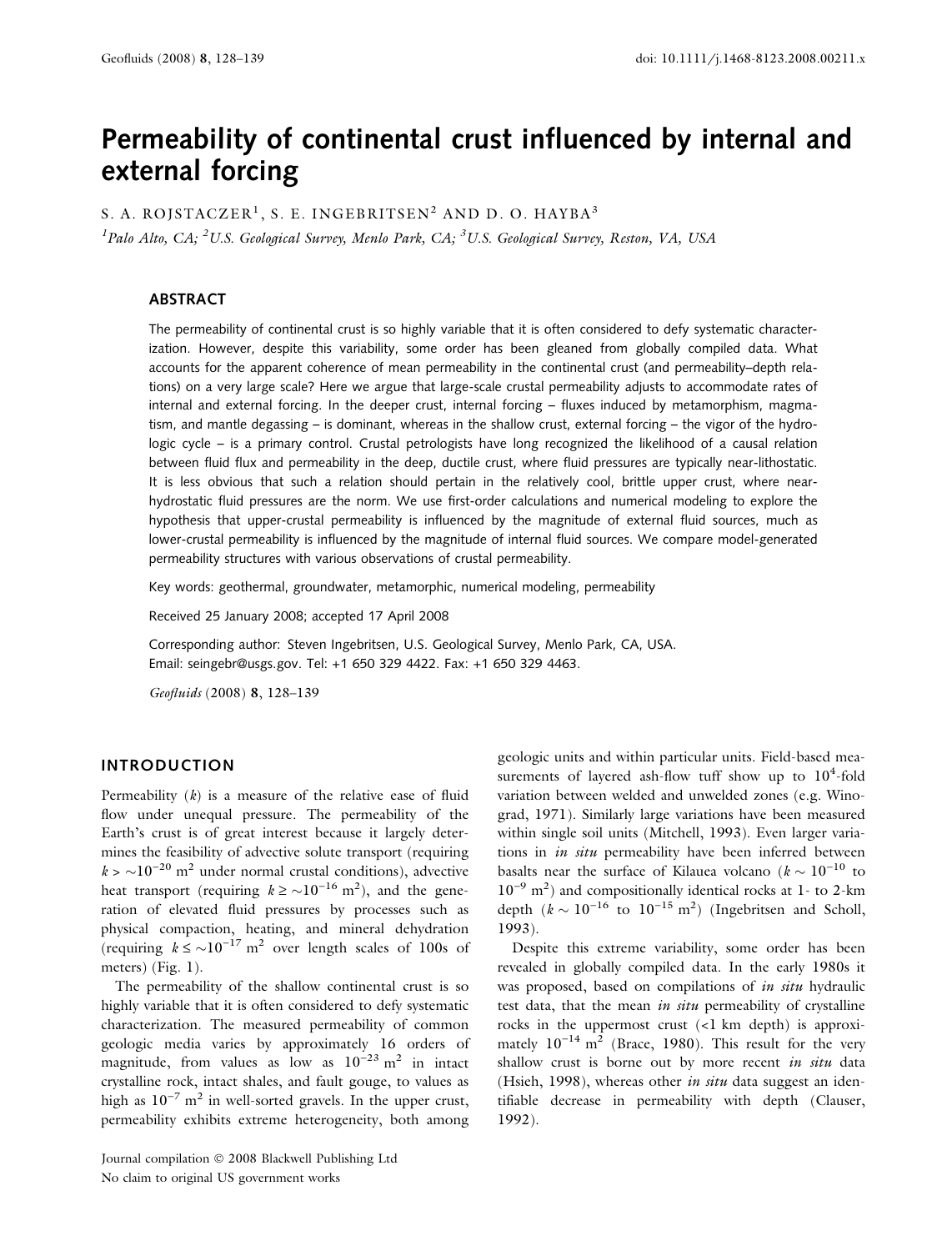

Fig. 1. Range of permeabilities observed in geologic media, showing certain process-limiting values and other selected values. Hydraulic conductivity (K =  $k\rho_f g/\mu$ , m s<sup>-1</sup>) is for water density  $\rho_w$  and viscosity  $\mu_w$  at 15°C. From Ingebritsen et al. (2006).

Direct *in situ* measurements of permeability are rare below depths of 2–3 km and nonexistent below 10 km depth. As an alternative, geothermal data and estimates of fluid flux during prograde metamorphism have been used to constrain the permeability of tectonically active portions of the continental crust (Manning and Ingebritsen, 1999). A power-law fit to these data yields  $\log k = -14-3.2 \log z$ , where k is in meters squared  $(m^2)$  and z is depth in kilometers. This permeability–depth relation for the deeper crust has since been shown to be reasonably compatible with independently compiled data (Townend and Zoback, 2000; Shmonov et al., 2003; Saar and Manga, 2004; Stober and Bucher, 2007).

What accounts for the apparent coherence of mean permeability in the continental crust (and permeability–depth relations) on a very large scale? Here we argue that largescale crustal permeability adjusts to accommodate rates of internal and external forcing. In the deeper crust, internal forcing – fluxes primarily induced by metamorphism and mantle degassing – is dominant, whereas in the shallow crust, external forcing – the vigor of the hydrologic cycle – is a primary control.

# CRUSTAL PERMEABILITY AS A DYNAMIC PARAMETER

A petrologic view of the deep crust is that permeability represents a dynamic response to dewatering and fluid production (e.g. Hanson, 1992; 1995; 1997; Yardley and Baumgartner, 2007). This view is in stark contrast to the standard hydrogeologic concept of permeability as a material property that exerts control on fluid flow. In fact, scientists concerned mainly with relatively hot, high-pressure conditions in the deeper crust have suggested that the parameter called 'intrinsic permeability' by hydrogeologists should instead be named 'dynamic permeability' (Cathles and Adams, 2005).

The permeability of the deep, tectonically active crust can reasonably be viewed as a dynamic response to metamorphic and magmatic devolatilization. Analyses of metamorphic phase equilibria and fluid-inclusion data indicate that fluid pressure is close to the lithostatic load during prograde metamorphism (e.g. Fyfe et al., 1978). Sufficiently overpressured fluids cannot be contained in the crust and create the permeability necessary to escape. Metamorphic fluid fluxes and inferred permeabilities during metamorphism (cf. Manning and Ingebritsen, 1999), are likely controlled by dewatering rates of metamorphic piles. These fluids and other 'endogenic' (Crossey et al., 2006) fluids can be transmitted to the upper crust where they mix with meteoric fluids (cf. Ingebritsen and Manning, 1999, 2002). Metamorphic and other non-meteoric fluids have been identified in a variety of orogenic belts on the basis of diverse lines of evidence, including helium, carbon, and strontium isotopes (e.g. Barnes, 1970; Barnes et al., 1984; Kamensky et al., 1990; Dahlgren et al., 1993; Oliver et al., 1993; Dunai and Touret, 1993; James et al., 1999; Newell et al., 2005; Crossey et al., 2006; Kennedy and van Soest, 2007).

In the deep, hot crust, under a suprahydrostatic fluidpressure regime, a causal relation between fluid flux and permeability seems quite plausible (cf. Yardley, 1986; Hanson, 1995, 1997; Sibson, 1996; Connolly, 1997; Cathles and Adams, 2005). It is not obvious that such a relation should pertain in the relatively cool, brittle upper crust, where near-hydrostatic fluid pressures are the norm in crystalline rocks (cf. Huenges et al., 1997; Zoback and Zoback, 1997, Townend and Zoback, 2000). In this paper, we use first-order calculations and numerical modeling to explore the hypothesis that upper-crustal permeability is influenced by the magnitude of external fluid sources, much as lower-crustal permeability is influenced by the magnitude of internal fluid sources.

As a first step, we show that the gross hydrogeologic characteristics of the western United States (roughly west of the 100th meridian) are compatible with the mean recharge rate if the water table is a subdued replica of the topography (Fig. 2). We solve the Dupuit-Forcheimer equation in two dimensions to determine the permeability required for a 'subdued topography' water table, defining 'subdued topography' as half of the regional slope. The length of the groundwater flow path, the slope of the land surface (a surrogate for the slope of the water table), and the groundwater recharge rate are the critical parameters constraining permeability (Fig. 3). We infer flow-path length from estimates of drainage density in basins (Moglen et al., 1998) and scaling relations from high-order basins (Rodriguez-Iturbe and Rinaldo, 1997), assuming a fifth-order basin for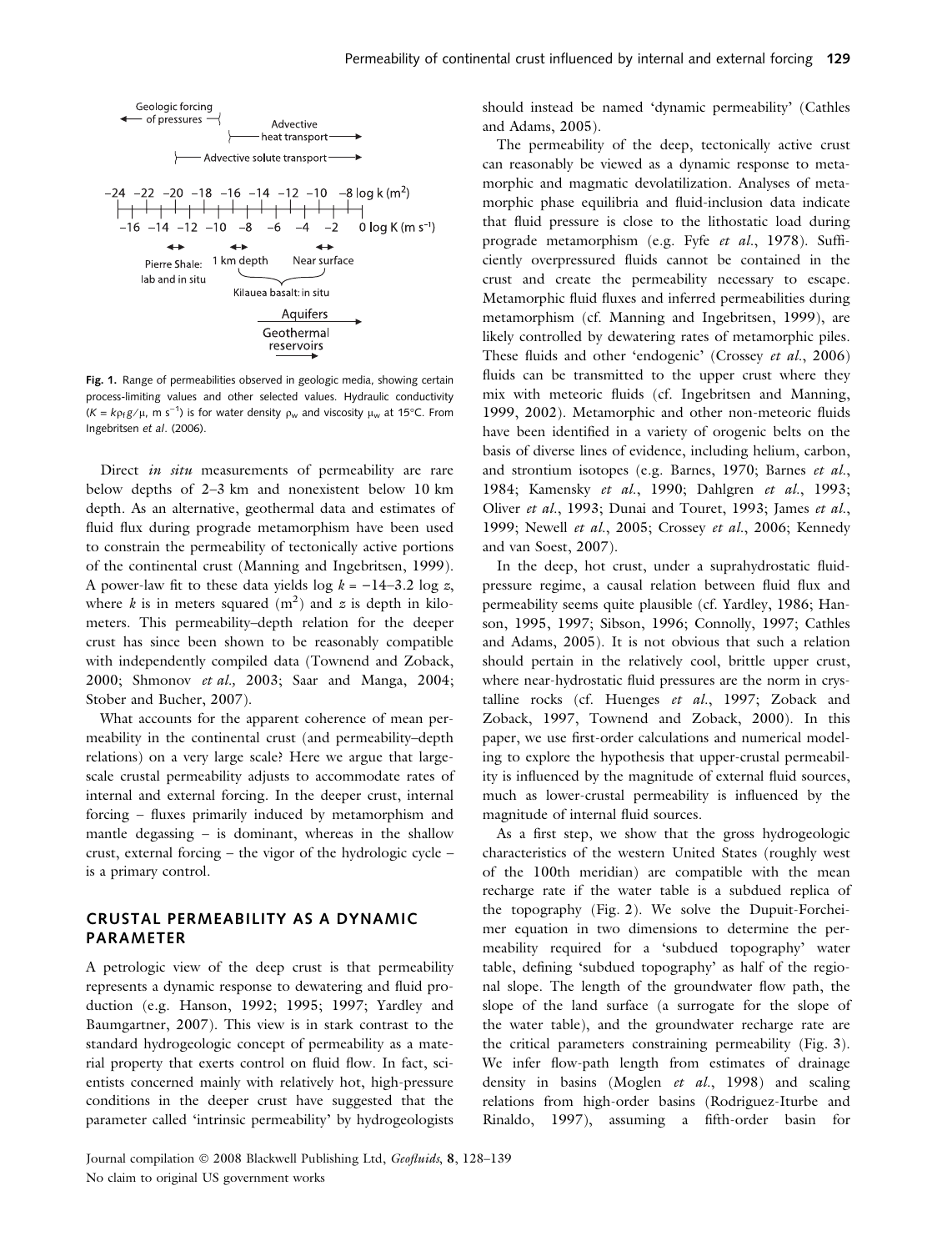

Fig. 2. Schematic diagram of a hydrogeologic system showing the domain of interest between the water table and the brittle–ductile transition. The water table is defined as the surface where pressure in the liquid phase,  $P_{\text{w}}$ , is equivalent to atmospheric pressure,  $P_{\text{atm}}$ . Below the water table  $P_w > P_{\text{atm}}$  (and above the water table  $P_w < P_{\text{atm}}$ , because air and water coexist in the pore space). The brittle–ductile transition occurs at 10–15 km depth in typical crustal rocks along regional metamorphic geotherms. Below the brittle–ductile transition, ductile deformation presumably collapses porosity ( $n\sim$  0.0), unless fluid pressure is close to the lithostatic load.



Ranges of key governing parameters

Fig. 3. Key constraints governing the permeability of the uppermost crust, with estimated 95% confidence intervals. Data represent conditions in the United States west of the 100th meridian. Recharge rate is estimated for 1994, a sub-median water year.

groundwater flow. We determine slope from 1-km digital elevation models (Wolock and McCabe, 2000). Recharge is based on data from the entire U.S. Geological Survey stream-gauging network for the State of California, and determined by dividing the magnitude of summer 1994 baseflow by the area of each drainage basin. Streams



Fig. 4. Permeability required to maintain a water table that is a subdued replica of the topography in a homogeneous crust, as a function of recharge rate and slope of the water table. Permeabilities were determined by solution of the Dupuit-Forchheimer equation for fluid flow in unconfined aquifers with the modification that, in basin-wide flow, roughly half of the recharge is lost to lower-order streams (Toth, 1963). Dashed lines denote mean permeability of the uppermost crystalline crust (Brace, 1980) and mean slope of the western United States.

with significant human influences are excluded, and where baseflow is zero a recharge rate of  $0.5$  cm year<sup>-1</sup> is assumed, based on data from the vicinity of Yucca Mountain, Nevada (Flint et al., 2002).

Regional flow typically entails nested flow paths at a variety of scales as in Toth's (1963) iconic plot. To account for this effect we assume that, in basin-wide flow, roughly half of the recharge is lost to lower-order streams (Toth, 1963). For a mean western United States slope  $(5.5^{\circ})$  and recharge rate (3 cm year<sup>-1</sup> or  $10^{-9}$  m s<sup>-1</sup>), the permeability required to produce a water table that is a subdued replica of topography is  $10^{-14}$  m<sup>2</sup> (Fig. 4).

The optimum permeability required to support a 'subdued topography' water table in the western United States is thus identical to the mean *in situ* permeability of crystalline rocks in the uppermost crust (Brace, 1980). There is a growing body of evidence that upper-crustal permeability may be affected both by small variations in fluid pressure and small strains in the Earth. If this is the case, the compatibility between mean permeability and mean recharge implies that recharge can control the magnitude of permeability in the shallow crust.

Some of the clearest evidence for fluid-pressureinduced rock failure at relatively low fluid pressures comes from seismicity induced by fluid injection. For instance, fluid injection-induced failure at depths ≥3.6 km at the Rocky Mountain Arsenal, Colorado, appears to have occurred at fluid pressures that were subhydrostatic relative to the land surface  $(P_{\text{failure}} \sim 30 \text{ MPa}; \text{ d}P/\text{dz} \sim 8 \text{ MPa/km}, \text{ or } \sim$  $\sim80\%$  of hydrostatic) (Hsieh and Bredehoeft, 1981). The pressure increase required to trigger failure at the Rocky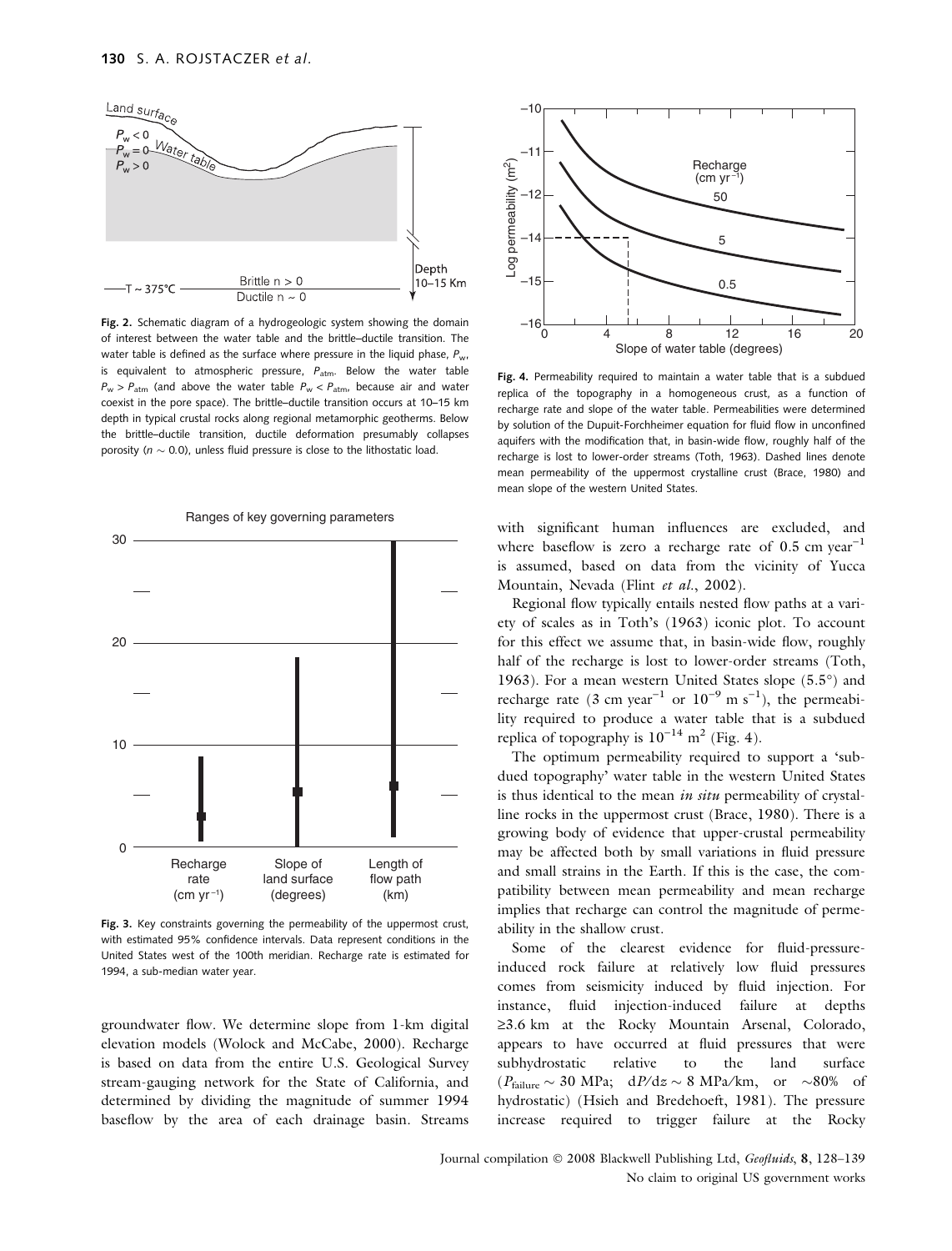Mountain Arsenal was approximately 3.2 MPa, which amounts to a pressure increment of approximately 9% relative to a hydrostat calculated from the land surface or approximately 12% relative to the estimated pre-injection pressure in the injection zone  $(\sim]27 \text{ MPa})$ . At the Soultz, France, hot-dry-rock site, differential pressures 15–20% above hydrostatic caused a 200-fold increase in the transmissivity of an injection zone at roughly 3 km depth (Evans et al., 2005).

Seasonal variations in seismicity, documented at a growing number of sites worldwide, imply that rock failure can actually be induced by small, seasonal hydrologic changes (Wolf et al., 1997; Ohtake and Nakahara, 1999; Heki, 2003; Saar and Manga, 2003; Christiansen et al., 2005, 2007; Hainzl et al., 2006; Bollinger et al., 2007; Bettinelli et al., 2008). At many of these localities, changes in water-table elevation appear to represent the largest seasonal forcing, ranging from 1–20 m (10–200 kPa) at the land surface to approximately 1–120 kPa at seismogenic depths of  $2-8$  km (Christiansen *et al.*, 2005). These analyses of seasonal seismicity imply that the fluid-pressure increase required for rock failure may be exceedingly small, amounting to <1% of the hydrostatic pressure at seismogenic depths. Certain observations of reservoir-induced seismicity also imply very low failure thresholds (see, e.g. the recent and thorough compilation by Talwani et al., 2007).

Based on these various lines of evidence, it is reasonable to infer that permeability in the brittle upper crust may be affected by rock failure or fracture slip at near-hydrostatic fluid pressures (e.g. Hsieh and Bredehoeft, 1981) triggered by very small changes in fluid pressure (e.g. Christiansen et al., 2005). Moreover, data from a number of deep (to 2.5 km) drill holes in the western United States indicate that most hydraulically conductive fractures are critically stressed (Barton et al., 1995; Townend and Zoback, 2000); only those fractures oriented such that they are near-failure under the current stress regime tend to be hydraulically conductive. This implies that a small increase in fluid pressure can bring additional, appropriately oriented fractures to a state of failure.

Recent studies confirm that in the absence of active fracturing, permeability should tend to decrease with time (Elkhoury et al., 2006; Claesson et al., 2007; Claesson, 2007). In the California Coast Ranges, the response of water levels in very shallow (<250 m) wells to solid-Earth tides was used to measure permeability over a 20-year period (Elkhoury et al., 2006). Permeability increased by as much as a factor of 3 coincident with seven distant (10– 200 km) earthquakes during this period, with the magnitude of increase proportional to the peak ground velocity at the site. Between earthquakes, permeability decayed steadily towards background values of  $1 \times 10^{-15}$  m<sup>2</sup> (for one of the two monitored wells) and  $6 \times 10^{-15}$  m<sup>2</sup> (for the other well). Post-earthquake fracture sealing and permeability reduction over similar time scales of years to decades have been inferred from geochemical observations in wells in northern Iceland (Claesson et al., 2007) and northeastern India (Claesson, 2007).

Thus our conceptual model assumes that, in tectonically active regions, the state of stress for many fractures – enough to provide a percolating network – is in a state of incipient failure. In the absence of active fracturing driven by tectonics and fluid transport, permeability tends to decrease, as mineral precipitation and hydrothermal alteration seal fractures and pores and cause the fracture network to become disconnected. The average permeability of the crust at any particular time results from a competition between cracking and healing.

# NUMERICAL SIMULATION OF PERMEABILITY EVOLUTION

We use numerical simulation to further explore the hypothesis that the mean large-scale permeability of tectonically active continental crust is influenced by external (meteoric recharge) and internal (metamorphic and magmatic) forcing. We devise a set of numerical simulations in which crustal permeability is, effectively, the primary dependent variable. Other variables are estimated independently on the basis of best-available independent evidence.

We employ the U.S. Geological Survey's HYDRO-THERM model, which simulates three-dimensional, multiphase flow of pure water over the temperature range of 0–1200°C. The published version of HYDROTHERM allows intrinsic permeability  $(k_x, k_y, k_z)$  to vary arbitrarily in space and also as a function of temperature  $(T)$  (Hayba and Ingebritsen, 1994). We have added the capability to vary k according to user-designated functions of fluid pressure  $(P)$  and time  $(t)$ , so that permeability can now be treated as  $k(x, y, z, T, P, t)$ . For example, when P reaches a designated threshold,  $k_x$ ,  $k_y$ , and  $k_z$  increase by designated amounts. The underlying assumption is that in any volume of fractured rock there is some appropriately oriented fracture that will slip if P increases sufficiently. The decrease of permeability with time represents processes such as hydrothermal alteration and diagenesis and can be described by a variety of user-designated functions.

#### Governing equations

HYDROTHERM simulates multiphase, multidimensional fluid flow and heat transport by solving mass- and energybalance equations that are posed in terms of pressure  $(P)$ and enthalpy  $(H)$ , respectively. Our simulations entail single-phase conditions, so that the governing equations effectively reduce to: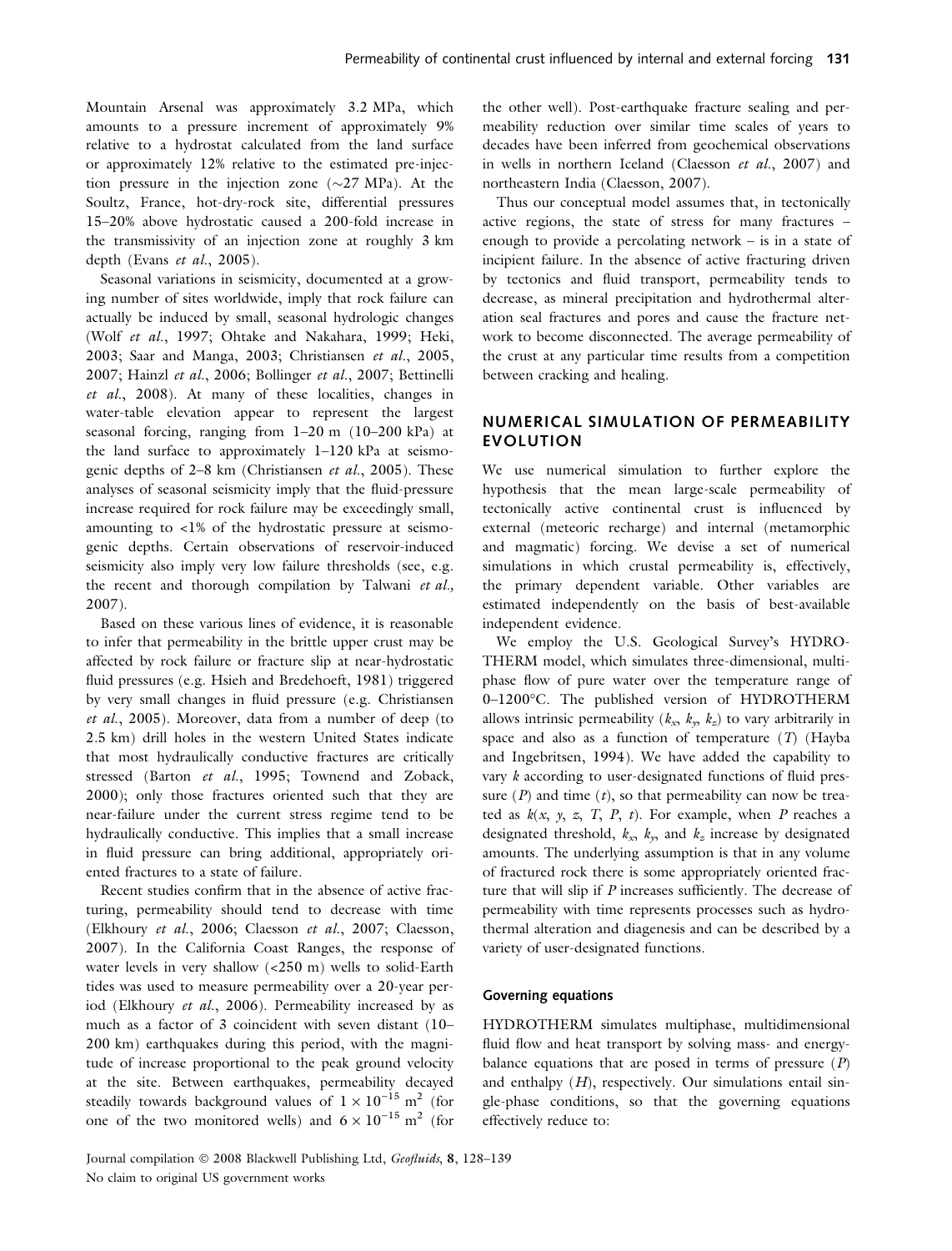$$
\frac{\partial (n\rho_{\rm w})}{\partial t} - \nabla \cdot \left[ \frac{\rho_{\rm w} \bar{k}}{\mu_{\rm w}} (\nabla P + \rho_{\rm w} g \nabla z) \right] - R_{\rm m} = 0 \tag{1}
$$

and

$$
\frac{\partial [n\rho_w H_w + (1 - n)\rho_r H_r}{\partial t} - \nabla \cdot \left[ \frac{\rho_w \bar{k} H_w}{\mu_w} (\nabla P + \rho_w g \nabla z) \right] - \nabla \cdot K_m \nabla T - R_h = 0,
$$
\n(2)

where the vector operator  $\nabla$  indicates  $i\partial/\partial x + i\partial/\partial y + j\partial/\partial y$ k $\partial/\partial z$ , the overbar indicates that  $\bar{k}$  is a second-rank tensor in the general case, *n* is porosity,  $\rho$  is density, *t* is time, *k* is permeability,  $\mu$  is viscosity,  $\beta$  is gravitational acceleration,  $R$ represents a source or sink,  $K<sub>m</sub>$  is the bulk thermal conductivity, and the subscripts 'w' and 'r' refer to liquid water and rock, respectively. Assumptions inherent in these governing equations are discussed in detail elsewhere (Faust and Mercer 1979; Hayba and Ingebritsen, 1994).

The capability of HYDROTHERM to accurately represent the physical properties of water is essential to our analysis. We anticipate pressures of up to approximately 100 MPa and temperatures in excess of  $300^{\circ}$ C in the simulation domain, so that water density  $\rho_w$  varies by about 30% and water viscosity  $\mu_w$  by a factor of 15–20 within the domain. Because the fluid volume flux is governed by hydraulic conductivity ( $k\rho_w g/\mu_w$ ), and we are interested only in permeability  $(k)$ , it is essential to represent  $\rho_w$  and  $\mu_{\rm w}$  accurately. HYDROTHERM uses a lookup table interrogated by a bicubic interpolation routine to accurately represent fluid properties over a pressure range of 0.05– 1000 MPa and 0-1200°C.

#### **Geometry**

We simulate fluid flow and heat transport in a two-dimensional vertical section (Fig. 5). The depth of the section



Not to scale



along the left-hand boundary is 10 km, encompassing the domain of interest between the water table and the brittle– ductile transition (Fig. 2). This transition occurs at 10– 15 km depth in typical crustal rocks along regional metamorphic geotherms. The length of the section is also 10 km, slightly longer than the mean western United States flow path estimated previously (Fig. 3). The landsurface slope is assigned the mean western United States value of 5.5°. The space-discretization is coarse in the x-direction ( $\Delta x = 1.0$  km) and finer in the z-direction  $(\Delta z = 0.1$  km).

#### Boundary and initial conditions

Boundary and initial conditions are assigned as follows (Fig. 5). The upper boundary is divided into two portions, a small (one node) lower-elevation segment and the remaining upper-elevation portion. This upper portion is assigned the mean western United States recharge rate of 3 cm year<sup>-1</sup> (Fig. 3;  $10^{-9}$  m s<sup>-1</sup> or  $1 \times 10^{-6}$  kg m<sup>-2</sup> s<sup>-1</sup>) at ambient temperature. We accomplish this by adding a source flux directly beneath the surface nodes, which are assigned a relatively low permeability (log  $k = -16$ ) at constant pressure and temperature. This approach allows the pressure and permeability to vary in all nodes except at those nodes right at the surface, without having the surface flux immediately exit the model domain. Most (approximately 85%) of the fluids exit the domain at the lower-elevation segment of the upper boundary, which is a constant pressure–enthalpy boundary at atmospheric pressure and ambient temperature with a permeability of  $1 \times 10^{-12}$ . Ambient temperature along the upper boundary is 5°C at the highest land-surface elevation and increases by 5.5°C per kilometer of elevation loss (the adiabatic lapse rate). The lower boundary is assigned a heat flux of 80 mW  $m^{-2}$ , representative of regions of Neogene tectonism and magmatism (Sclater et al., 1980), and a fluid flux of either zero (no flux) or  $5.6 \times 10^{-8}$  kg m<sup>-2</sup> s<sup>-1</sup>, which is the arithmetic mean of a global compilation of metamorphic flux data (Manning and Ingebritsen, 1999). The lateral boundaries are closed and insulated, under the assumption of symmetry.

We implicitly assume constant-stress boundary conditions such that the only changes in effective stress are related to changes in fluid pressure. We further assume that within any volume of fractured rock there is an appropriately oriented fracture that will slip if pressure increases significantly above an equilibrium state. The latter assumption is reasonable for the western United States where the rocks are critically stressed (Townend and Zoback, 2000). The failure under subhydrostatic conditions at the Rocky Mountain Arsenal (Hsieh and Bredehoeft, 1981) is good evidence that the equilibrium state may involve nearhydrostatic pressures.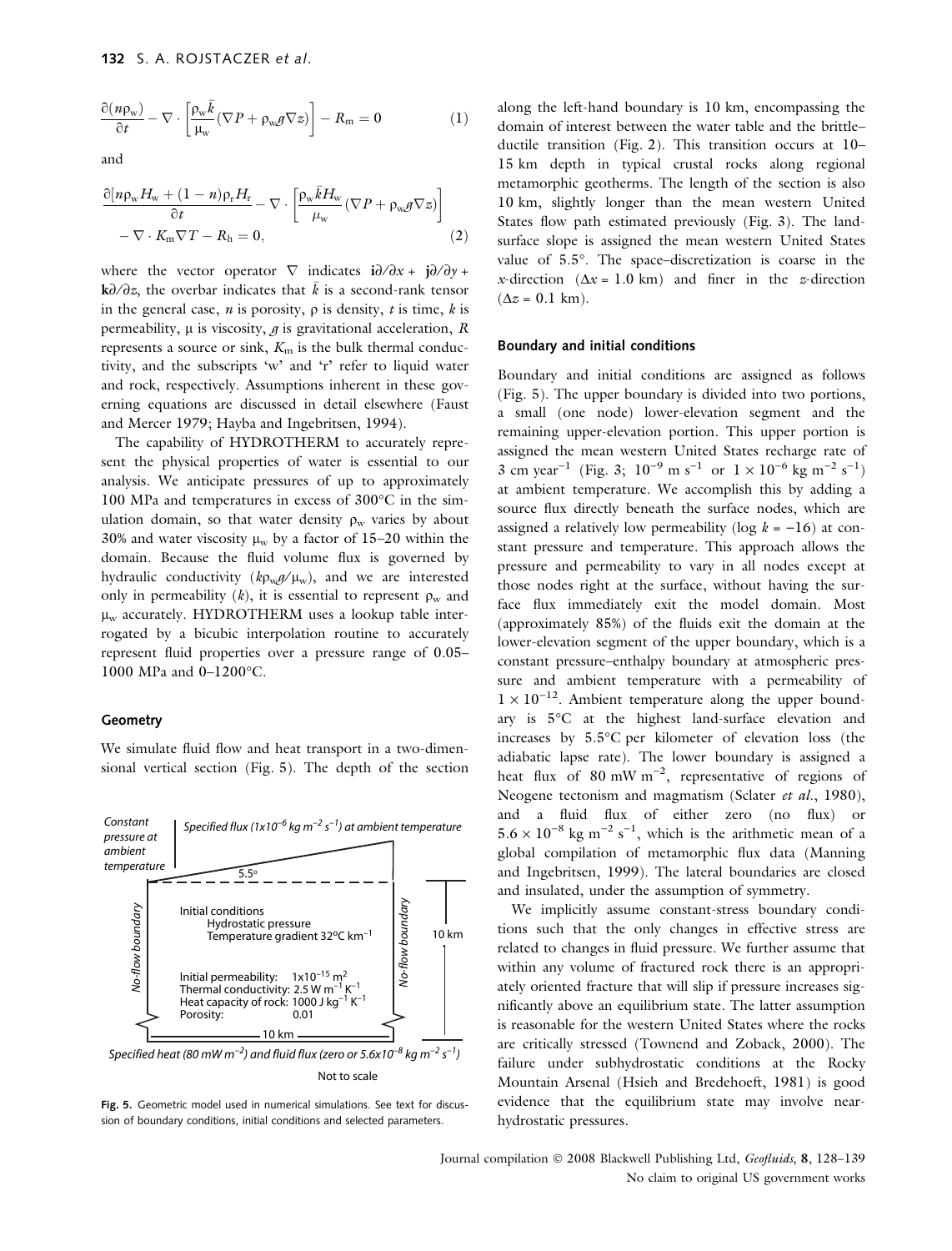The upper (water-table) boundary of the model poses the most problematic boundary condition, both conceptually and computationally. In nature, water-table position would adjust to accommodate (for instance) variations in meteoric recharge. However, in the version of HYDRO-THERM that we employ, the upper boundary is fixed in space. Thus simulated pressure fluctuations just below the upper boundary (Fig. 6) serve as a proxy for water-table movement. In the simulations discussed below, the magnitude of simulated pressure fluctuations near the upper boundary is comparable with that typically associated with water-table excursions in nature (Fig. 6:  $\Delta P$  near the upper boundary generally  $\leq \pm 0.3$  MPa, decaying with depth).

The initial pressure conditions are hydrostatic, consistent with observations to nearly 10 km depth in crystalline continental crust (Huenges et al., 1997; Zoback and Zoback, 1997). Bulk thermal conductivity  $(K<sub>m</sub>$  in Eqn. 2) and specific heat of rock  $(H_r)$  are assigned typical upper-crustal values of 2.5 W m<sup>-1</sup> K<sup>-1</sup> and 1000 J kg<sup>-1</sup> K<sup>-1</sup>, respectively, and porosity is assigned an arbitrary value of 0.01 (Fig. 5). The initial temperature gradient is uniform at  $32^{\circ}$ C km<sup>-1</sup>, representing conduction-only conditions for a basal heat flux of  $80$  mW m<sup>-2</sup> and a uniform thermal conductivity of 2.5 W  $m^{-1}$  K<sup>-1</sup>.

### Transient behavior

We have not attempted to explicitly model either the complex physics of fracturing (e.g. Marder and Fineberg, 1996; Scholz, 2002) or the geochemical processes responsible for permeability loss. Instead, we invoke simple rules that are consistent with field observations: (i) that fluid pressures are near-hydrostatic (i.e. generally £110% of hydrostatic) in the crystalline crust (Huenges et al., 1997; Zoback and Zoback, 1997); (ii) that failure (and presumably k increase) occurs in response to relatively small pressure increases (Hsieh and Bredehoeft, 1981; Rojstaczer and Bredehoeft, 1988); (iii) that fractured-rock permeability decays quite rapidly over time (e.g. Elkhoury et al., 2006); and (iv) that the crust has sufficient permeability to accommodate representative fluxes – meteoric recharge and endogeneous fluids – under near-hydrostatic conditions.

In our base-case simulation, permeability starts to increase at a pressure threshold of 105% of hydrostatic and increases at a maximum rate (doubling time 0.05 years) when pressure exceeds 115% of hydrostatic. We assume that permeability loss results from mineral precipitation and alteration, so that permeability will decay with time as some function of fluid flux. To simplify the calculation, we use permeability as a proxy for fluid flux and use a loglinear function to scale permeability loss with time. The maximum decrease in permeability is 10% per year at  $k = 10^{-12}$  m<sup>2</sup>, which is the maximum permeability we consider in these experiments. Although somewhat faster decay rates have been inferred in both shallow-groundwater (Elkhoury et al., 2006) and high-temperature environments (Moore et al., 1983; Lowell et al., 1993; Claesson et al., 2007), we assume that substantial loss of permeability typically requires decades to centuries. We assume that fluid flux and therefore permeability loss are negligible for  $k \leq 10^{-19}$  m<sup>2</sup>. The effects of various other functional descriptions of permeability creation and decay are explored elsewhere (D.O. Hayba and S.E. Ingebritsen, unpublished observations).

Simulations with pressure- and time-dependent permeability cannot reach a true steady state but instead show continuous variation, because of the competition between failure and permeability decay. Simulated permeability

Fig. 6. Time series of pressure and permeability at selected depths along a vertical profile near the center of the model (4.5 km from the left boundary in Fig. 5). Figures 7–9 focus on mean results from simulated times of 10,000–20,000 years. The particular result shown here is for a simulation with isotropic permeability (Fig. 7). Note that in this case and at this location  $(x = 4.5$  km) permeability does not decrease systematically with depth; this simulation results in a low-permeability 'wedge' that extends from the right-hand boundary to near the middle of the section (Fig. 7, inset). When we introduce a modest preference for vertical flow (Fig. 8,  $k_x = 0.1k_z$ , the low-permeability wedge disappears, and permeability does decrease systematically with depth throughout the model.



Journal compilation © 2008 Blackwell Publishing Ltd, Geofluids, 8, 128-139 No claim to original US government works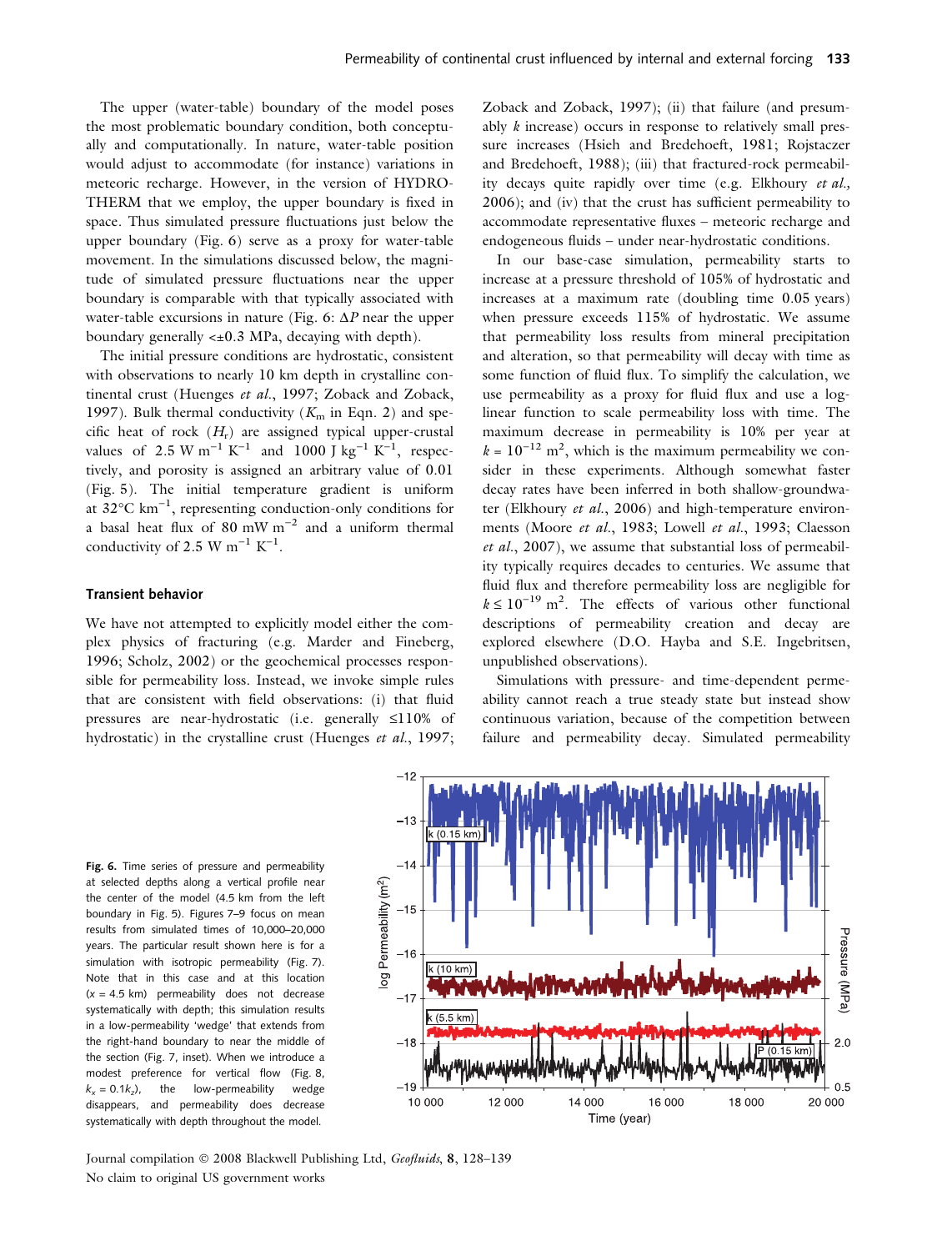evolves dynamically, increasing rapidly when fluid pressure exceeds a threshold value and otherwise decaying with time towards the prescribed lower limit  $(10^{-19} \text{ m}^2)$ . The variations in permeability are periodic, with amplitude and frequency highly sensitive to the fluid-pressure threshold for failure, the prescribed magnitude of the associated permeability increase, and the subsequent rate of permeability loss (healing). The simulations generate permeability 'waves' that are analogous to the porosity waves described by Connolly (1997), who showed that metamorphic dehydration can lead to upward propagating dilatency waves that leave connected pore networks in their wake.

Simulations initialized with arbitrary (e.g. homogeneous) permeability distributions show irregular early-time fluctuations in permeability that are influenced by initial conditions. However, within a few thousand years permeabilities begin to oscillate fairly regularly about long-term mean values (Fig. 6). The amplitude of permeability oscillation in the simulations shows significant spatial variability but averages less than one order of magnitude in the examples considered here (e.g. Fig. 6), comparable with the magnitude of permeability changes observed in seismically influenced shallow crust in the California Coast Ranges (Rojstaczer et al., 1995; Elkhoury et al., 2006). The amplitude of permeability variation varies with depth but its period does not, remaining essentially constant at approximately  $10^2$  years in the examples considered here. We suspect, but cannot yet confirm, that the period is governed mainly by a balance between the recharge rate and the time scale governing permeability reduction.

Both the amplitude and period of the simulated permeability oscillations depend on the *ad hoc* assumptions we make about the failure threshold and rates of permeability increase and decrease. However, our interest here is in the quasi-steady or mean behavior of the permeability field. The mean permeability behavior – our primary concern in this paper – is affected somewhat by our ad hoc assumptions, but is mainly influenced by the boundary fluxes. From this point on we will focus on the mean (time-averaged) permeability structure. We wish to compare the simulated permeabilities with observational data which themselves represent averages in both time and space. The transient behavior of these simulations and its sensitivity to key parameters will be explored in a companion paper (D.O. Hayba and S.E. Ingebritsen, unpublished observations).

# RESULTS

Some of our simulations entail prescribed fluxes at both upper and lower boundaries, representing external (meteoric recharge) and internal (metamorphic and magmatic) forcing, respectively (Figs 7 and 8). These simulations represent conditions in areas of active tectonism (active orogenic belts) and prograde metamorphism. Other simulations entail prescribed fluxes at the upper boundary only (Fig. 9), and represent the inactive continental crust.

Results from simulations with both external and internal forcing show enhanced permeability throughout the crustal section relative to the lower limit of  $10^{-19}$  m<sup>2</sup> (Figs 7 and 8). The meteoric fluid entering at the upper boundary as a prescribed flux stays relatively close to the upper boundary, where it affects shallow permeabilities. The basal metamorphic fluid flux entering at the lower boundary rises and converges towards the lower-elevation outlet, and affects permeabilities at depth.



Fig. 7. Simulated permeability values in the model depicted in Fig. 5. Permeability profiles show the time-averaged, geometric mean (heavy solid lines) and geometric mean plus one standard deviation (thin solid lines) of log  $k$  along five vertical profiles at distances of 0.5, 1.5, 3.5, 6.5, and 8.5 km from the left-hand boundary (Fig. 5); permeability values were averaged at each node along the profiles for simulated times between 10,000 and 20,000 years (Fig. 6). Observationally based permeability-depth curves are shown for purposes of comparison: S&B denotes Stober and Bucher's (2007) best-fit curve from 169 well tests in the Black Forest ( $log k = -15.4-1.38 log z$ ) and M&I denotes Manning and Ingebritsen's (1999) crustal-scale permeability–depth relation estimated from geothermal and metamorphic data ( $log k =$ -14-3.2 log z). Inset shows contours of mean permeability within the cross-section (Fig. 5).

Journal compilation © 2008 Blackwell Publishing Ltd, Geofluids, 8, 128-139 No claim to original US government works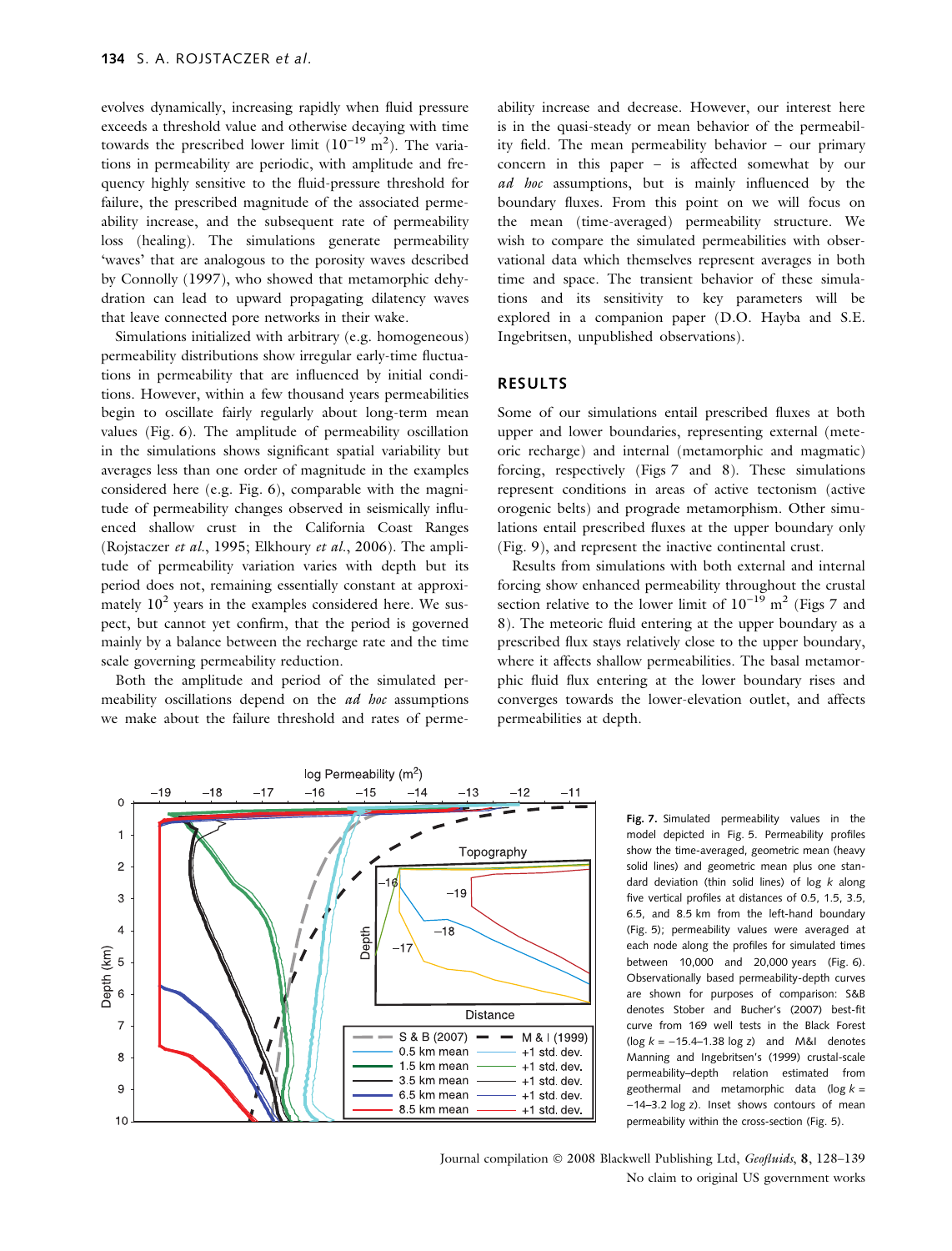

Fig. 8. Simulated permeability values in a variant of the model depicted in Fig. 5, showing the effect of a modest preference for flow in the vertical direction  $(k_x = 0.1k_z)$ . Permeability profiles show the time-averaged, geometric mean (heavy solid lines) and geometric mean plus one standard deviation (thin solid lines) of log k at distances of 0.5, 1.5 and 8.5 km from the left-hand boundary (Fig. 5) for simulated times between 10,000 and 20,000 years. Simulated results for most of the model – between 1.5 and 8.5 km distance from the left-hand boundary – are nearly identical. Observationally based permeabilitydepth curves are shown for purposes of comparison: S&B denotes Stober and Bucher's (2007) best-fit curve from 169 well tests in the Black Forest ( $log k = -15.4-1.38 log z$ ) and M&I denotes Manning and Ingebritsen's (1999) crustal-scale permeability–depth relation estimated from geothermal and metamorphic data ( $log k = -14-3.2 log z$ ).



Fig. 9. Simulated permeability values from simulations with prescribed fluxes at the upper boundary only (A) for the isotropic case  $(k_x = k_z)$ and (B) for  $k_x = 0.1 k_z$ . Permeability profiles show the time-averaged, geometric mean (heavy solid lines) and geometric mean plus one standard deviation (thin solid lines) of  $log k$  at distances of 0.5, 1.5 and 8.5 km from the left-hand boundary (Fig. 5) for simulated times between 10,000 and 20,000 years. Observationally based permeability–depth curves are shown for purposes of comparison, as described in the captions of Figures 7 and 8.

For isotropic permeabilities  $(k_x = k_z)$  the permeabilityenhancing effects of meteoric recharge are seen only in the upper kilometer of the crust (Fig. 7). Here, permeability is

very heterogeneous, with log  $k$  ranging from  $-19$  to  $-12$ . Because both the surface flux and the basal flux converge towards the lower-elevation outlet, there is a large,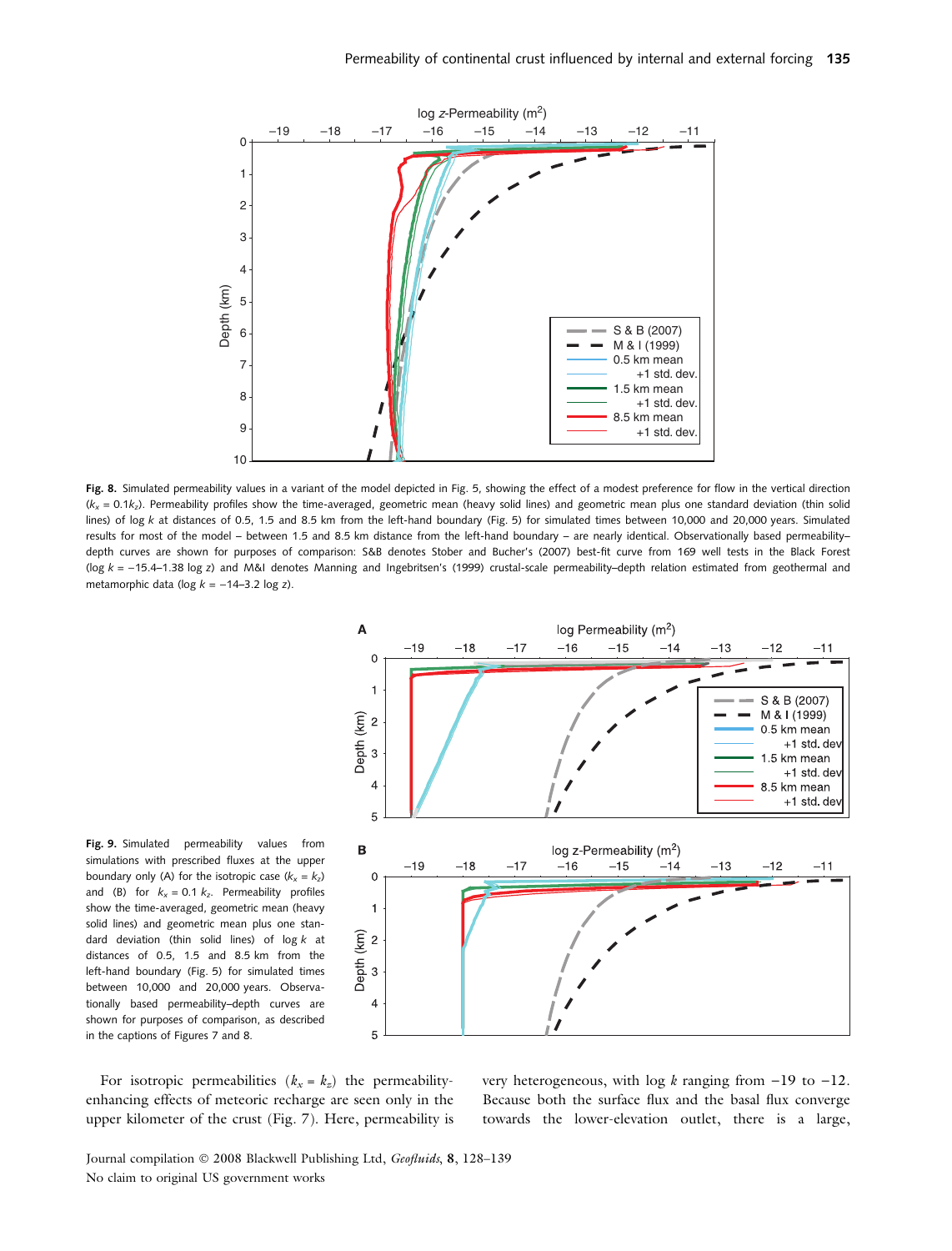wedge-shaped region of the domain with little flow (Fig. 7, inset) and low permeabilities.

Introducing a modest preference for flow in the vertical direction ( $k_x = 0.1k_z$ ) – to represent the possible effect of extensional tectonics and/or vertical jointing – has a large influence on the simulated permeability regime (Fig. 8). Simulated permeability in the upper 1 kilometer of the crust remains heterogeneous but the simulated range in  $\log k_z$  is reduced substantially (compare Figs 7 and 8). The permeability-enhancing effect of meteoric recharge extends deeper but still does not extend below about 1 km. The most dramatic effect of invoking  $k_x = 0.1k_z$  is seen at greater depths, where mean log  $k_z$  now lies between -17 and  $-16$  and is relatively uniform in space and time. Because of the preference for vertical flow, the basal metamorphic fluid flux no longer converges towards the lowerelevation outlet, and instead rises uniformly through the section. This modest anisotropy causes the permeability of the lower part of the section to be relatively high and uniform. Introducing greater anisotropy ( $k_x = 0.01$   $k_z$ ) does not significantly change the permeability distribution.

Figures 7 and 8 compare the simulated permeabilities with permeability-depth relations based on observational data from the Black Forest (log  $k = -15.4-1.38\log z$ ; Stober and Bucher, 2007) and with the global compilation of geothermal and metamorphic data (log  $k = -14-3.2$ log z; Manning and Ingebritsen, 1999). Below about 2 km depth, mean simulated permeabilities in Fig. 8 track the Stober and Bucher (2007) curve particularly well.

Results from simulations with prescribed fluxes at the upper boundary only, representing the inactive continental crust, are depicted in Fig. 9. In the absence of a basal fluid flux, permeability generally decays towards the prescribed lower limit within the upper 0.5 km of the section. Enhanced permeability persists to greater depths near the lower-elevation outlet: to roughly 5 km depth in the isotropic case (Fig. 9A) and to roughly 2 km depth when we introduce a modest preference for flow in the vertical direction ( $k_x = 0.1k_z$ , Fig. 9B).

We can compare the mean permeability of the uppermost crust from our simulations with the value of  $\log k = -14$  derived both from in situ well-test data (Brace, 1980) and our first-order, recharge-based calculations (Fig. 4). In the simulations depicted in Figures 7–9, the arithmetic mean permeability ranges from  $\log k_x =$  $-15.7$  to  $-15.1$  when evaluated between 0 and 0.5 km depth and from  $\log k_x = -16.3$  to  $-17.4$  when evaluated between 0 and 1.0 km depth. Because of the strong depth dependence of simulated permeability in the upper kilometer of the crust (Figs 7–9), the mean value is highly dependent on the depth interval over which it is evaluated. The mean value evaluated over the upper few hundred meters of the section would be similar to the values obtained from well-test data and recharge-based calculations. Regardless of the depth interval considered, the simulations show mean log k of the uppermost crust to be only weakly sensitive to the presence (Figs 7 and 8) or absence (Fig. 9) of a small prescribed flux at the lower boundary, despite the controlling influence of the lower-boundary flux on permeabilities deeper in the section.

## **DISCUSSION**

Simulations with both internal and external forcing show enhanced permeability throughout the model domain, relative to the prescribed lower limit of  $1 \times 10^{-19}$  m<sup>2</sup> (Figs 7) and 8). The presence of a wedge-shaped region of low permeability when  $k_x = k_z$  (Fig. 7, inset) and its absence when  $k_x < k_z$  (Fig. 8) suggests the possibility of a systematic difference in the gross permeability structure between regions of compressional and extensional tectonics. Simulations with only external forcing show enhanced permeability confined to roughly the upper 0.5 km of the section (Fig. 9), except near the lower-elevation outlet.

The internal forcing represents a deep fluid flux typical of regions of Neogene tectonism, magmatism, and metamorphism, which occupy roughly 10% of the area of the continental crust (Barnes et al., 1984). First-order calculations assuming a near-lithostatic fluid-pressure gradient show that mean permeabilities of  $10^{-20}$  to  $10^{-18}$  m<sup>2</sup> are required to accommodate typical metamorphic devolatilization fluxes in the range of  $10^{-12}$ – $10^{-11}$  m s<sup>-1</sup> (e.g. Manning and Ingebritsen, 1999). The somewhat larger mean permeabilities required in our simulations –  $10^{-17}$  m<sup>2</sup> or more in Figure 8 – reflect the near-hydrostatic pressure conditions and higher fluid viscosities in the simulations. The generally convexupward shape of the simulated permeability–depth relations below 2–3 km depth (e.g. Fig. 8) results from the increasing viscosity of the rising, cooling fluid. Fluid viscosity increases roughly 16-fold between the base of the model and the low-elevation discharge area.

Simulations with external forcing only (Fig. 9) are presumably more representative of conditions in the inactive crust and show significantly different permeability–depth relations relative to the active crust (Figs 7–8). Permeability may decrease more rapidly with depth where internal (metamorphic and magmatic) forcing is insignificant. In fact, there are strong petrologic arguments for a 'dry', very-low-permeability crust in regions of retrograde metamorphism. In such regions no free, connected fluid phase can persist at depth, because infiltration of fluid in the cooling (or substantially cooled) rock will result in hydration reactions that decrease permeability (e.g. Yardley and Valley, 1997; Yardley and Baumgartner, 2007). Water-consuming reactions in cooling crystalline rocks may actually generate subhydrostatic fluid pressures and promote a continuous flow of fluid to the deeper parts of the upper crust (e.g. Yakovlev, 1993; Stober and Bucher, 2004).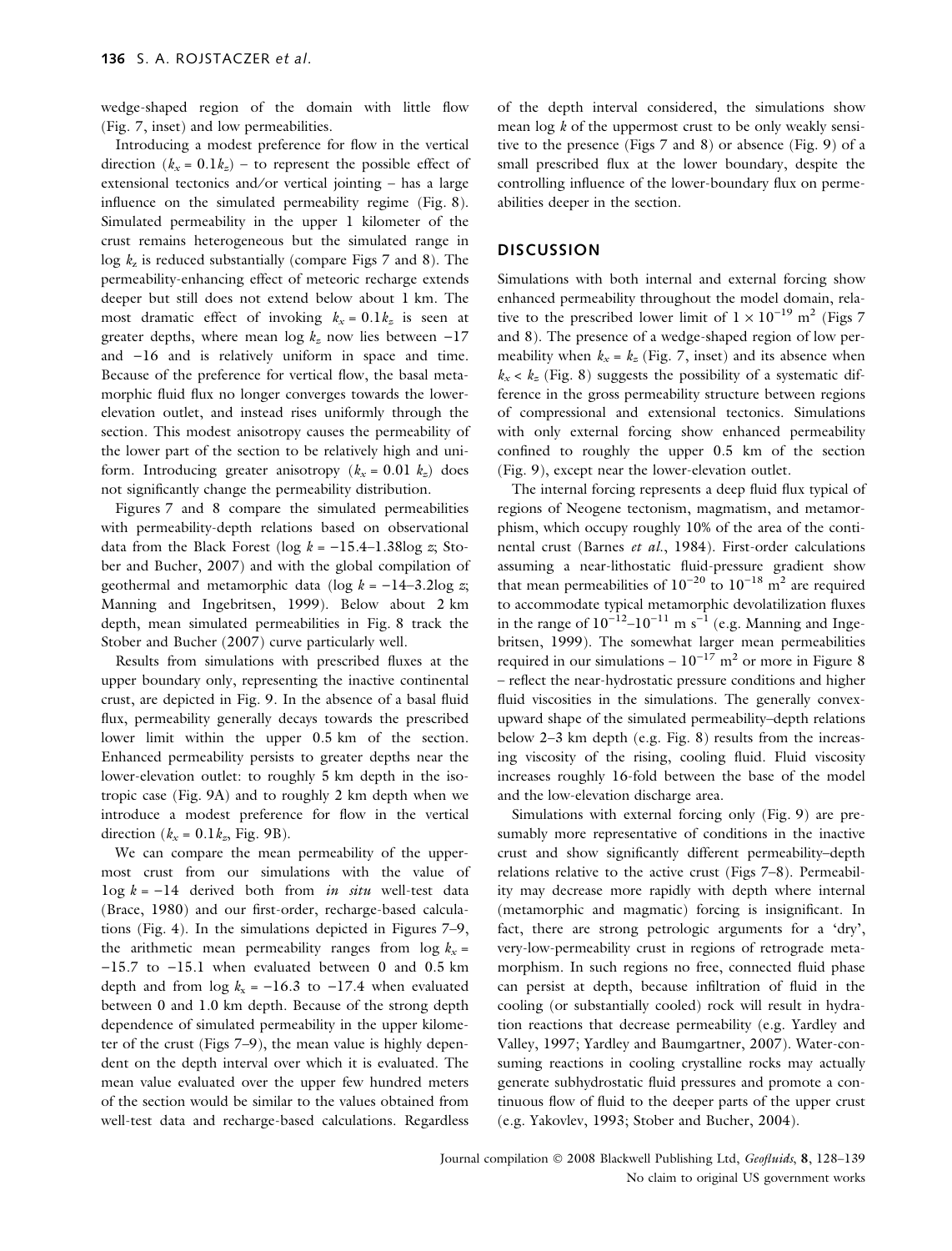Comparison of simulation results with (Figs 7–8) and without (Fig. 9) a basal metamorphic fluid flux provides some insight on a point that has interested us for some time: the physical implications of the empirical constants in the curve fit to geothermal and metamorphic data  $(\log k = -14 - 3.2\log z$ , where z is depth in kilometers) (Manning and Ingebritsen, 1999). The constant  $-14$  is consistent with the mean permeability of the uppermost crust, as defined independently both by in situ well-test data (Brace, 1980) and the first-order, recharge-based calculations reported here (Fig. 4). The coefficient  $-3.2$ reflects the magnitude of deep metamorphic (or other endogeneous) fluid fluxes. Its magnitude should be inversely related to the magnitude of any deep fluid source.

Our simulations suggest that, regardless of whether the lower crust is active or inactive, the permeability of the shallow, crystalline crust will exhibit substantial temporal and spatial heterogeneity (Figs 6–9). However, the mean, large-scale permeability of the uppermost crust should cycle about an 'optimum' level that that is tuned to both the state of stress and the rate of groundwater recharge. It is likely governed by a network of interconnected, critically stressed fractures. Without episodic failure, mineral precipitation and alteration will tend to seal fractures over time, reducing permeability. Given a constant rate of recharge, water-table elevation (fluid pressures) will then rise, decreasing the effective stress, reinitiating slip on fractures, and enhancing permeability. Similarly, an increased rate of recharge should increase water-table elevation (fluid pressures) and initiate slip, enhancing permeability. In either event there should be a tendency for mean permeability to vary about an optimal level determined by the state of stress and the recharge rate.

Permeability should also be expected to respond to temporal variability in the Earth's climate. Climate variability on time scales ranging up to glacial–interglacial will certainly influence the magnitude of external forcing and could conceivably affect internal forcing as well (e.g. McPherson and Bredehoeft, 2001). The influence of reservoir filling on effective stress and seismicity is well documented (cf. Talwani et al., 2007). Water-table variations over geologic time scales could cause similar or even larger variations in effective stress. Hydrogeologists expect the water table to mimic topography (Fig. 2), but not to coincide with it, except where there is localized groundwater discharge. Depth to water table from the land surface depends mainly on recharge rate and permeability (Forster and Smith, 1989) and ranges from a few meters to approximately 500 m, with the largest excursions from the land surface occurring in regions of moderate to great topographic relief, high permeability, and/or arid climates (e.g. Kilauea volcano, Hawaii; the High Lava Plains of Oregon; and the Basin and Range province of the western United

States). Thus an increase in recharge can potentially increase water-table elevation (and subsurface fluid pressures) by meters to hundreds of meters (up to approximately 5 MPa) and thereby decrease the effective stress, potentially initiating slip on fractures and enhancing permeability. Because of the slowness of pressure diffusion in low-permeability media, there is the potential for large lag times between changes in forcing and full pressure equilibration in regional groundwater flow systems (for instance, offshore freshwater widely observed at mid-latitudes may still reflect Pleistocene sea levels: Essaid, 1990; Kooi et al., 2000; Person et al., 2003).

Our conceptual model implies that spatial variability in the external and internal forcings should cause significant geographic variability in permeability–depth relations. Here, however, we have conditioned our calculations on average conditions in the western United States. This approach lumps a wide range of recharge rates and 'active' and 'inactive' crust. Our conceptual model implies, for instance, differences in the deep permeability structure between the Sierra Nevada (high relief, high recharge) and southern Arizona (lower relief, low recharge), or between the California Coast Ranges (active metamorphism) and the Rockies (little or no active metamorphism). Unfortunately, current data do not permit meaningful comparison among geographic regions. Deep, in situ permeability data represent isolated pinpricks in the Earth's upper crust. They scarcely suffice for global inferences about permeability–depth relations (e.g. Manning and Ingebritsen, 1999; Townend and Zoback, 2000) and do not yet permit comparison among geographic regions.

# ACKNOWLEDGEMENTS

Stuart Rojstaczer's discussions on the permeability of the crust with John Townend and Norm Sleep helped us a great deal. Dave Wollock of the U.S. Geological Survey (USGS) kindly provided data on the slopes of the western United States. Michael Manga of UC-Berkeley encouraged us to put our ideas on paper. Thorough reviews by our USGS colleagues Barbara Bekins and Chris Neuzil and by Geofluids referees Shemin Ge and Michael Manga helped us to refine this manuscript. However, any conceptual or computational errors remain entirely our own.

# **REFERENCES**

- Barnes I (1970) Metamorphic waters from the Pacific tectonic belt of the United States. Science, 168, 973–5.
- Barnes I, Irwin WP, White DE (1984) Map showing world distribution of carbon-dioxide springs and major zones of seismicity. U.S. Geological Survey Miscellaneous Investigations Map I-1528, scale 1:40,000,000.
- Barton CA, Zoback MD, Moos D (1995) Fluid flow along potentially active faults in crystalline rock. Geology, 23, 683-6.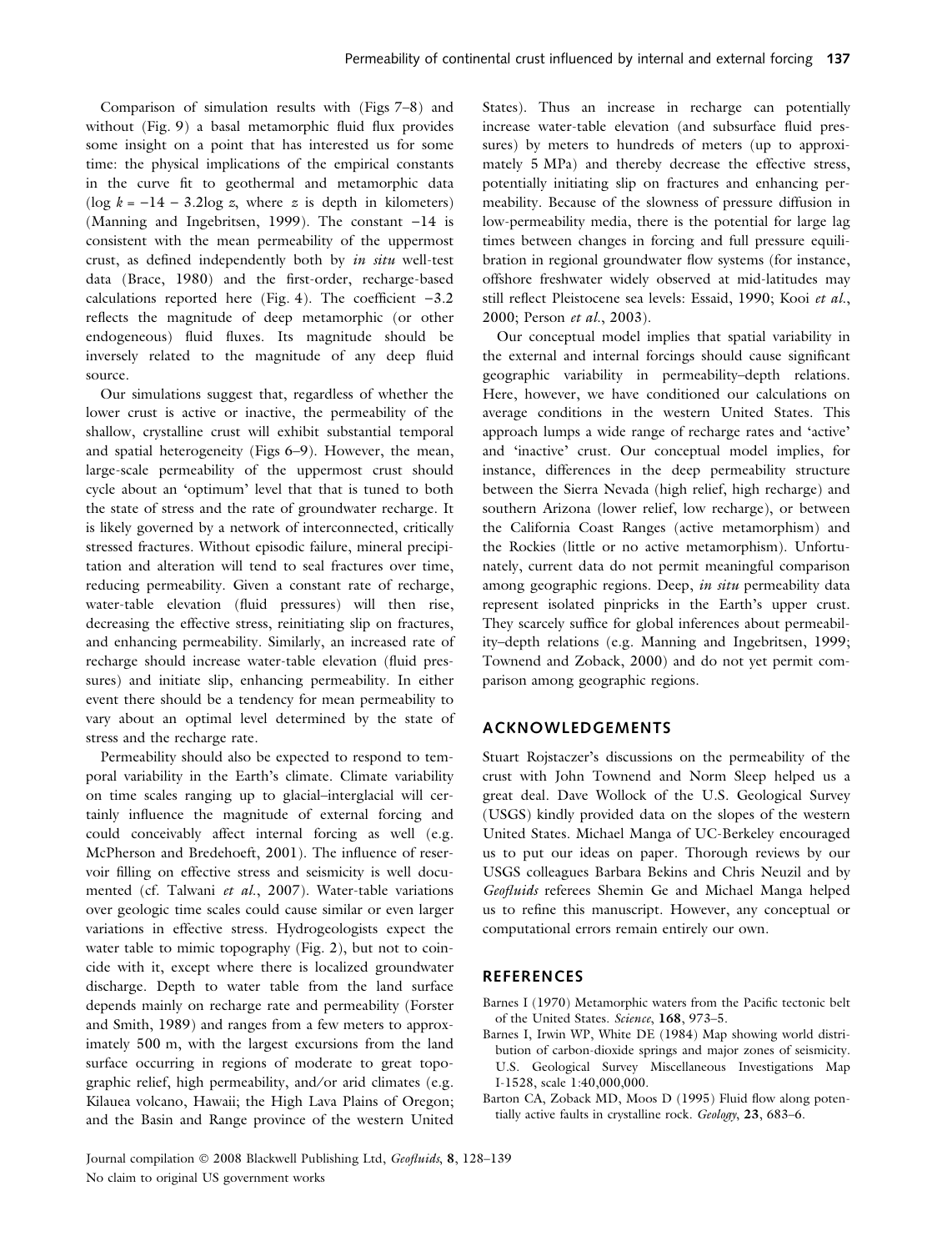- Bettinelli P, Avouac J-P, Flouzat M, Bollinger L, Ramillien G, Rajaure S, Sapkota S (2008) Seasonal variations of seismicity and geodetic strain in the Himalaya induced by surface hydrology. Earth and Planetary Science Letters, 266, 332–44.
- Bollinger L, Perrier F, Avouac J-P, Sapkota S, Gautam U, Tiwari DR (2007) Seasonal modulation of seismicity in the Himalaya of Nepal. Geophysical Research Letters 34, L08304, doi:10.1029/2006GL029192.
- Brace WF (1980) Permeability of crystalline and argillaceous rocks. International Journal of Rock Mechanics and Mining Sciences and Geomechanics Abstracts, 17, 241–51.
- Cathles LM, Adams JJ (2005) Fluid flow and petroleum and mineral resources in the upper (<20 km) continental crust. Economic Geology, 100th Anniversary Volume, 77–110.
- Christiansen LB, Hurwitz S, Ingebritsen SE (2007) Annual modulation of seismicity along the San Andreas Fault near Parkfield, CA. Geophysical Research Letters, 34, L04306, doi:10.1029/ 2006GL028634.
- Christiansen LB, Hurwitz S, Saar MO, Ingebritsen SE, Hsieh PA (2005) Seasonal seismicity at western United States volcanoes. Earth and Planetary Science Letters, 240, 307–21.
- Claesson L (2007) Fluid-rock interaction in two seismically active areas. PhD thesis, Stockholm University, Sweden, 70 p. + appendices.
- Claesson L, Skelton A, Graham C, Morth CM (2007) The timescale and mechanisms of fault sealing and water-rock interaction after an earthquake. Geofluids, 7, 427-40.
- Clauser C (1992) Permeability of crystalline rocks. Eos, Transactions of the American Geophysical Union, 73, 233–37.
- Connolly JAD (1997) Devolatilization-generated fluid pressure and deformation-propagated fluid flow during prograde regional metamorphism. Journal of Geophysical Research, 102, 18,149– 73.
- Crossey LJ, Fischer TP, Patchett PJ, Karlstrom KE, Hilton DR, Newell DL, Huntoon P, Reynolds AC, de Leeuw GAM (2006) Dissected hydrologic system at the Grand Canyon: interaction between deeply derived fluids and plateau aquifer waters in modern springs and travertine. Geology, 34, 25-8.
- Dahlgren S, Bogoch R, Magaritz M, Michard A (1993) Hydrothermal dolomite marbles associated with charnockitic magmatism in the Proterozoic Bramble Shear Belt, south Norway. Contributions to Mineralogy and Petrology, 113, 394–409.
- Dunai TJ, Touret JLR (1993) A noble gas study of a granulite sample from the Nilgiri Hills, southern India: implications for granulite formation. Earth and Planetary Science Letters, 119, 271–81.
- Elkhoury JE, Brodsky EE, Agnew DC (2006) Seismic waves increase permeability. Nature, 441, 1135–8.
- Essaid HI (1990) A multilayered sharp interface model of coupled freshwater and saltwater flow in coastal systems: model development and application. Water Resources Research, 26, 1431–54.
- Evans KF, Genter A, Sausse J (2005) Permeability creation and damage due to massive fluid injections into granite at 3.5 km at Soultz: 1. Borehole observations. Journal of Geophysical Research, 110, B04203, doi:10.1029/2004JB003168.
- Faust CR, Mercer JW (1979a) Geothermal reservoir simulation. 1. Mathematical models for liquid- and vapor-dominated hydrothermal systems. Water Resources Research, 15, 23–30.
- Flint AL, Flint LE, Kwicklis EM, Fabryka-Martin JT, Bodvarsson GS (2002) Estimating recharge at Yucca Mountain, Nevada: comparison of methods. Hydrogeology Journal, 10, 180–204.
- Forster C, Smith L (1989) The influence of groundwater flow on thermal regimes in mountainous terrain: a model study. *Journal* of Geophysical Research, 97, 9439–51.
- Fyfe WS, Price NJ, Thompson AB (1978) Fluids in the Earth's Crust. Elsevier Scientific, New York.
- Hainzl S, Kraft T, Wasserman J, Ingel H, Schmedes E (2006) Evidence for rainfall triggered earthquake activity. Geophysical Research Letters, 33, L19303, doi:10.1029/2006GL027642.
- Hanson RB (1992) Effects of fluid production on fluid flow during regional and contact metamorphism. Journal of Metamorphic Geology, 10, 87–97.
- Hanson RB (1995) The hydrodynamics of contact metamorphism. Geological Society of America Bulletin, 107, 595–611.
- Hanson RB (1997) Hydrodynamics of regional metamorphism due to continental collision. Economic Geology, 92, 880–91.
- Hayba DO, Ingebritsen SE (1994) The computer model HYDROTHERM, a three-dimensional finite-difference model to simulate ground-water flow and heat transport in the temperature range of 0 to 1,200°C. U.S. Geological Survey Water-Resources Investigations Report, 94–4045.
- Heki K (2003) Snow load and seasonal variation of earthquake occurrence in Japan. Earth and Planetary Science Letters, 207, 159–64.
- Hsieh PA (1998) Scale effects in fluid flow through fractured geologic media. In: Scale Dependence and Scale Invariance in Hydrology (ed. Sposito G), pp. 335–53. Cambridge University Press, New York.
- Hsieh PA, Bredehoeft JD (1981) A reservoir analysis of the Denver earthquakes: a case of induced seismicity. Journal of Geophysical Research, 86, 903–20.
- Huenges E, Erzinger J, Kuck J, Engeser B, Kessels W (1997) The permeable crust: geohydraulic properties down to 9101 m depth. Journal of Geophysical Research, 102, 18,255-65.
- Ingebritsen SE, Manning CE (1999) Geological implications of a permeability-depth curve for the continental crust. Geology, 27, 1107–10.
- Ingebritsen SE, Manning CE (2002) Diffuse fluid flux through orogenic belts: implications for the world ocean. Proceedings of the National Academy of Sciences USA, 99, 9113–6.
- Ingebritsen SE, Sanford WE, Neuzil CE (2006) Groundwater in Geologic Processes, 2nd edn. Cambridge University Press, Cambridge.
- Ingebritsen SE, Scholl MA (1993) The hydrogeology of Kilauea volcano. Geothermics, 22, 255-70.
- James ER, Manga M, Rose TP (1999)  $CO<sub>2</sub>$  degassing in the Oregon Cascades. Geology, 27, 823–6.
- Kamensky IL, Tolstikhin IN, Vetrin VR (1990) Juvenile helium in ancient rocks: I. <sup>3</sup>He excess in amphiboles from 2.8-Ga charnockite series – crust-mantle fluid in intracrustal magmatic processes. Geochimica et Cosmochimica Acta, 54, 3115–22.
- Kennedy BM, van Soest MC (2007) Flow of mantle fluids through a ductile lower crust: helium isotope trends. Science, 318, 1433–6.
- Kooi H, Groen J, Leijnse A (2000) Modes of seawater intrusion during transgressions. Water Resources Research, 36, 3581-9.
- Lowell RP, Van Cappellen P, Germanovich LN (1993) Silica precipitation in fractures and the evolution of permeability in hydrothermal upflow zones. Science, 260, 192-4.
- Manning CE, Ingebritsen SE (1999) Permeability of the continental crust: the implications of geothermal data and metamorphic systems. Reviews of Geophysics, 37, 127-50.
- Marder M, Fineberg J (1996) How things break. Physics Today, 49(9), 24–9.

Journal compilation © 2008 Blackwell Publishing Ltd, Geofluids, 8, 128-139 No claim to original US government works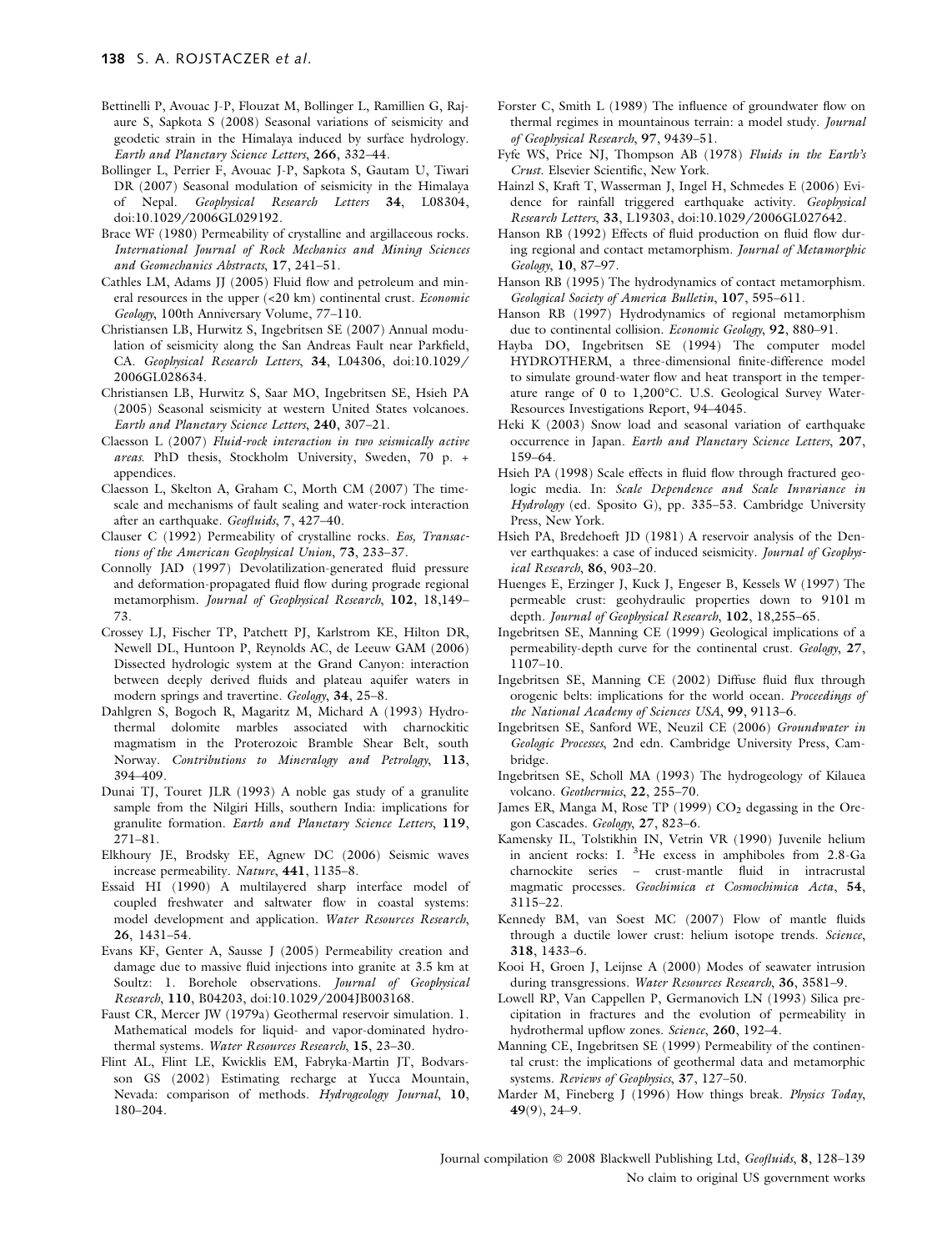- McPherson BJOL, Bredehoeft JD (2001) Overpressures in the Uinta basin, Utah: analysis using a three-dimensional basin evolution model. Water Resources Research, 37, 857–71.
- Mitchell JK (1993) Fundamentals of Soil Behavior, 2nd edn. John Wiley and Sons, New York.
- Moglen GE, Eltahir EAB, Bras RL (1998) On the sensitivity of drainage density to climate change. Water Resources Research, 34, 855–62.
- Moore DE, Morrow CA, Byerlee JD (1983) Chemical reactions accompanying fluid flow through granite held in a temperature gradient. Geochimica et Cosmochimica Acta, 47, 445–53.
- Newell DL, Crossey LJ, Karlstrom KE, Fischer TP, Hilton DR (2005) Continental-scale links between the mantle and groundwater systems of the western United States: evidence from travertine springs and regional He data. GSA Today, 15(12), 4–10.
- Ohtake M, Nakahara H (1999) Seasonality of great earthquake occurrence at the northwestern margin of the Philippine Sea plate. Pure and Applied Geophysics, 155, 689–700.
- Oliver NHS, Cartwright I, Wall VJ, Golding DS (1993) The stable isotope signature of kilometre-scale fracture-dominated metamorphic fluid pathways, Mary Kathleen, Australia. Journal of Metamorphic Geology, 11, 705–20.
- Person MA, Dugan B, Swenson JB, Urbano L, Stott C, Taylor J, Millet M (2003) Pleistocene hydrogeology of the Atlantic continental shelf, New England. Geological Society of America Bulletin, 115, 1324–43.
- Rodriguez-Iturbe I, Rinaldo A (1997) Fractal River Basins: Chance and Self-Organization. Cambridge University Press, Cambridge.
- Rojstaczer SA, Bredehoeft JD (1988) Groundwater and fault strength. In: The Geology of North America v. O-2: Hydrogeology (eds Back W, Rosenshein JS, Seaber PR), pp. 447–60. The Geological Society of America, Boulder, CO.
- Rojstaczer SA, Wolf S, Michel R (1995) Permeability enhancement in the shallow crust as a cause of earthquake-induced hydrological changes. Nature, 373, 237–9.
- Saar MO, Manga M (2003) Seismicity induced by seasonal groundwater recharge at Mt. Hood, Oregon. Earth and Planetary Science Letters, 214, 605-18.
- Saar MO, Manga M (2004) Depth dependence of permeability in the Oregon Cascades inferred from hydrogeologic, thermal, seismic, and magmatic modeling constraints. Journal of Geophysical Research, 109, B04204, doi:10.1029/2003JB002855.
- Scholz CH (2002) The Mechanics of Earthquakes and Faulting, 2nd edn. Cambridge University Press, Cambridge.
- Sclater JG, Jaupart C, Galson D (1980) The heat flow through oceanic and continental crust and the heat loss of the Earth. Reviews of Geophysics and Space Physics, 18, 269–311.
- Shmonov VM, Vitiovtova VM, Zharikov AV, Grafchikov AA (2003) Permeability of the continental crust: implications of experimental data. Journal of Geochemical Exploration, 78/79, 697–9.
- Sibson RH (1996) Structural permeability of fluid-driven faultfracture meshes. Journal of Structural Geology, 18, 1031–42.
- Stober I, Bucher K (2004) Fluid sinks within the Earth's crust. Geofluids, 4, 143–51.
- Stober I, Bucher K (2007) Hydraulic properties of the crystalline basement. Hydrogeology Journal, 15, 213–24.
- Talwani P, Chen L, Gahalaut K (2007) Seismogenic permeability, ks. Journal of Geophysical Research, 112, B07309, doi:10.1029/ 2006JB004665.
- Toth J (1963) A theoretical analysis of groundwater flow in small drainage basins. Journal of Geophysical Research, 68, 4795–812.
- Townend J, Zoback MD (2000) How faulting keeps the crust strong. Geology, 28, 399-402.
- Winograd IJ (1971) Hydrogeology of ash-flow tuff: a preliminary statement. Water Resources Research, 7, 994-1006.
- Wolf LW, Rowe CA, Horner RB (1997) Periodic seismicity on the Alaska-British Columbia border: a case for hydrologically triggered earthquakes. Bulletin of the Seismological Society of America, 87, 1473–83.
- Wolock DM, McCabe GJ (2000) Differences in topographic characteristics computed from 100- and 1000-m resolution digital elevation model data. Hydrological Processes, 14, 987– 1002.
- Yakovlev LYe (1993) The role of metamorphism of the basaltic basement of sedimentary basins in crustal evolution. International Geology Review, 35, 27–47.
- Yardley BWD (1986) Fluid migration and veining in the Connemara Schists, Ireland. In: Fluid-Rock Interactions During Metamorphism (eds Walther JV, Woods BJ), pp. 109–31. Springer-Verlag, New York.
- Yardley BWD, Baumgartner LP (2007) Fluid processes in deep crustal fault zones. In: Tectonic Faults – Agents of Change on a Dynamic Earth (eds Handy MR, Hirth G, Hovius N), pp. 295– 318. The MIT Press, Cambridge, MA.
- Yardley BWD, Valley JW (1997) The petrologic case for a dry lower crust. Journal of Geophysical Research, 102, 12,173–85.
- Zoback ML, Zoback MD (1997) Crustal stress and intraplate deformation. Geowissenschaften, 15, 116–23.